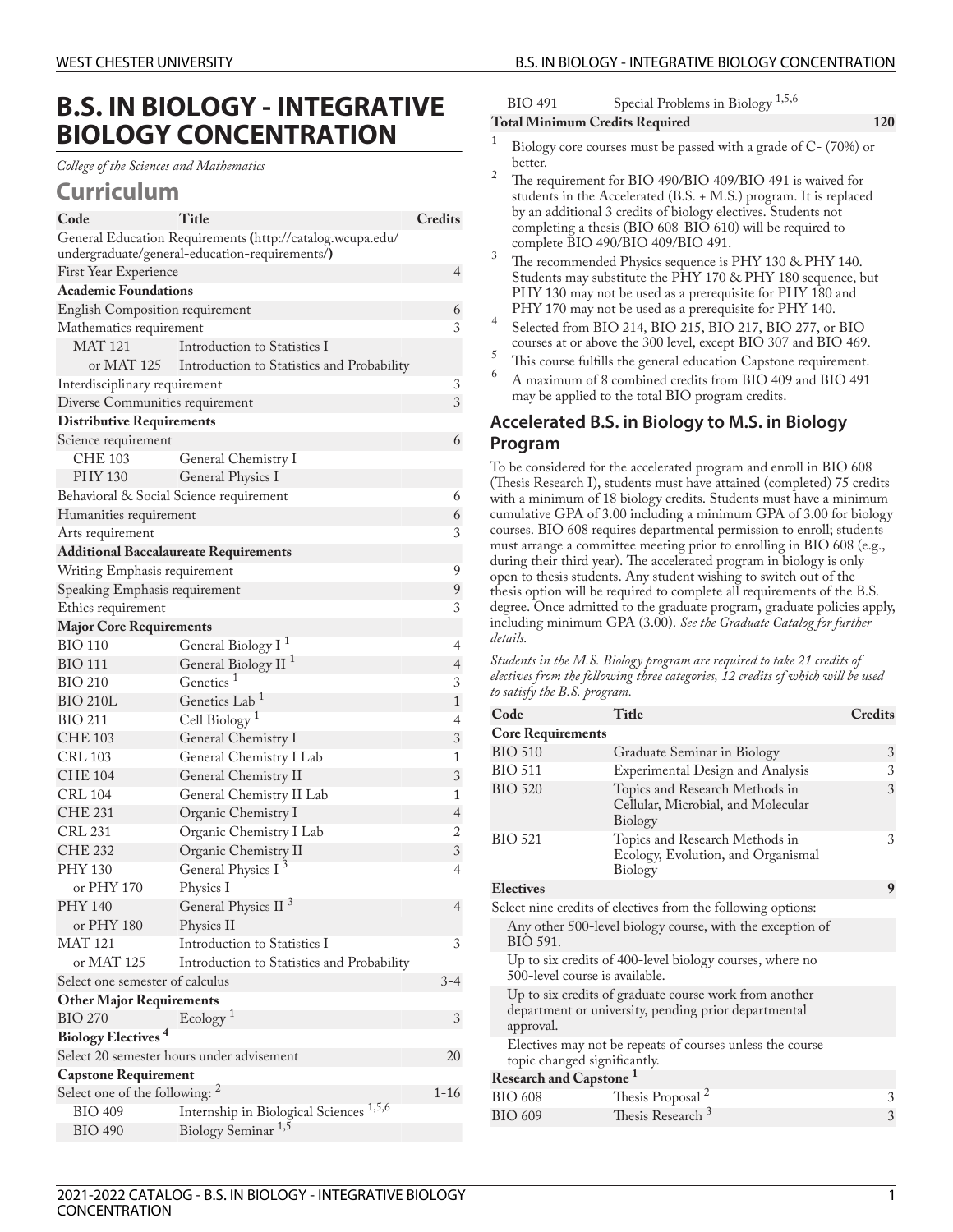| BIO 610 | Thesis and Defense <sup>4</sup>       |    |
|---------|---------------------------------------|----|
|         | <b>Total Minimum Credits Required</b> | 30 |

- 1 Part-time students will be required to take the same group of courses as full-time students except they must complete BIO 608 by the end of their third year. As with the full-time students, parttime students cannot sign up for BIO 609 unless they have obtained a letter grade for BIO 608. In addition, they must sign up for BIO 610 by the start of their sixth year and complete it by the end of that year.
- <sup>2</sup> A thesis committee must have been formed, met with the student to discuss course work and research ideas, and the "Committee Composition" form needs to have been completed and submitted to the graduate coordinator in Biology at least 1 week prior to the start of the semester, before the student may be enrolled in BIO 608.
- <sup>3</sup> A letter grade must be assigned for BIO 608 before the student may be enrolled in BIO 609. All paperwork must be filed at least 1 week prior to the start of the semester the student wants to conduct BIO 609 work.
- <sup>4</sup> A letter grade must be assigned for BIO 609 before the student may be enrolled in BIO 610. All paperwork must be filed at least 1 week prior to the start of the semester the student wants to conduct BIO 610 work. To complete BIO 610 successfully, the student must present the thesis research in an open seminar and also pass a final thesis defense before the thesis committee. The degree will not be awarded until the student's committee has accepted the thesis and signed by the dean of The Graduate School.

# **Sample Course Plan**

To track their individual degree progress, students are advised to access their Degree Progress Report (DPR) via myWCU regularly. For more information, visit [wcupa.edu/DegreeProgressReport \(http://wcupa.edu/](http://wcupa.edu/degreeprogressreport/) [degreeprogressreport/](http://wcupa.edu/degreeprogressreport/)).

The following is a sample suggested course sequence for this program; course offerings and availability are not guaranteed. Students should consult their academic advisor with any questions.

### **B.S. in Biology - Integrative Biology Concentration**

| Course<br><b>Year One</b>                  | Title                                                                                         | <b>Credits</b> |
|--------------------------------------------|-----------------------------------------------------------------------------------------------|----------------|
| <b>Semester One</b>                        |                                                                                               |                |
| <b>BIO 110</b>                             | General Biology I                                                                             | 4              |
| <b>CHE 103</b><br>& CRL 103                | General Chemistry I<br>and General Chemistry I Lab                                            | $\overline{4}$ |
| <b>WRT 120</b>                             | <b>Effective Writing I</b>                                                                    | 3              |
| <b>FYE 100X</b>                            | First Year Experience                                                                         | $\overline{4}$ |
|                                            | <b>Credits</b>                                                                                | 15             |
| <b>Semester Two</b>                        |                                                                                               |                |
| <b>BIO 111</b>                             | General Biology II                                                                            | $\overline{4}$ |
| <b>CHE 104</b><br>& CRL 104                | General Chemistry II<br>and General Chemistry II Lab                                          | $\overline{4}$ |
| <b>MAT 121</b><br><sub>or</sub><br>MAT 125 | Introduction to Statistics I <sup>1</sup><br>or Introduction to Statistics and<br>Probability | 3              |
| WRT 2XX                                    | 200-level WRT Course                                                                          | 3              |
|                                            | Behavioral & Social Science Gen Ed                                                            | 3              |
|                                            | <b>Credits</b>                                                                                | 17             |
| <b>Year Two</b>                            |                                                                                               |                |
| <b>Semester Three</b>                      |                                                                                               |                |
| <b>BIO 210</b><br>&210L                    | Genetics<br>and Genetics Lab <sup>2</sup>                                                     | $\overline{4}$ |
| <b>CHE 231</b><br>& CRL 231                | Organic Chemistry I<br>and Organic Chemistry I Lab                                            | 6              |

| Humanities & Ethics Gen Ed<br>Diverse Communities Gen Ed | 3<br>3                                       |                     |
|----------------------------------------------------------|----------------------------------------------|---------------------|
|                                                          | Credits                                      | 16                  |
| <b>Semester Four</b>                                     |                                              |                     |
| <b>BIO 211</b>                                           | Cell Biology <sup>2</sup>                    | 4                   |
| <b>CHE 232</b>                                           | Organic Chemistry II                         | 3                   |
| MAT 145                                                  | Calculus for the Life Sciences               | $3 - 4$             |
| or                                                       | or Brief Calculus                            |                     |
| MAT 143                                                  | or Calculus I                                |                     |
| <sub>or</sub>                                            |                                              |                     |
| MAT 161                                                  |                                              |                     |
| Arts Gen Ed                                              |                                              | 3                   |
|                                                          | Behavioral & Social Science Gen Ed           | 3                   |
|                                                          | <b>Credits</b>                               | 16-17               |
| Year Three                                               |                                              |                     |
| <b>Semester Five</b><br>BIO 270                          |                                              |                     |
| <b>PHY 130</b>                                           | Ecology <sup>2</sup>                         | 3<br>$\overline{4}$ |
| <b>BIO XXX</b>                                           | General Physics I<br><b>Biology Elective</b> | 3                   |
| Humanities Gen Ed                                        |                                              | 3                   |
| Directed Elective                                        |                                              | 3                   |
|                                                          | <b>Credits</b>                               | $\overline{16}$     |
| <b>Semester Six</b>                                      |                                              |                     |
| PHY 140                                                  | General Physics II                           | 4                   |
| <b>BIO XXX</b>                                           | <b>Biology Elective</b>                      | 3                   |
| <b>BIO XXX</b>                                           | <b>Biology Elective</b>                      | 3                   |
| Interdisciplinary Gen Ed                                 |                                              | 3                   |
| Speaking Emphasis Gen Ed                                 | 3                                            |                     |
|                                                          | Credits                                      | 16                  |
| <b>Year Four</b>                                         |                                              |                     |
| Semester Seven                                           |                                              |                     |
| BIO XXX                                                  | <b>Biology Elective</b>                      | 3                   |
| <b>BIO XXX</b>                                           | <b>Biology Elective</b>                      | 3                   |
|                                                          | <b>Upper-Level Directed Elective</b>         | 3                   |
| Directed Elective                                        |                                              | 3                   |
|                                                          | <b>Credits</b>                               | 12                  |
| <b>Semester Eight</b>                                    |                                              |                     |
| <b>BIO 409</b>                                           | Internship in Biological Sciences            | 3                   |
| or<br><b>BIO 490</b>                                     | or Biology Seminar                           |                     |
| or                                                       | or Special Problems in Biology               |                     |
| <b>BIO 491</b>                                           |                                              |                     |
| BIO XXX                                                  | <b>Biology Elective</b>                      | 3                   |
| <b>BIO XXX</b>                                           | <b>Biology Elective</b>                      | 3                   |
| Directed Elective                                        |                                              | 3                   |
|                                                          | Credits                                      | 12                  |
|                                                          | <b>Total Credits</b>                         | 120-121             |
|                                                          |                                              |                     |

1 Students should take Statistics (MAT 121 or MAT 125) in the first year.

<sup>2</sup> All required 200-level Biology courses should be completed by the end of Semester #5.

## **B.S. in Biology - Integrative Biology Concentration to M.S. in Biology Accelerated Program**

| Course              | Title             | Credits |
|---------------------|-------------------|---------|
| <b>Year One</b>     |                   |         |
| <b>Semester One</b> |                   |         |
| BIO 110             | General Biology I |         |